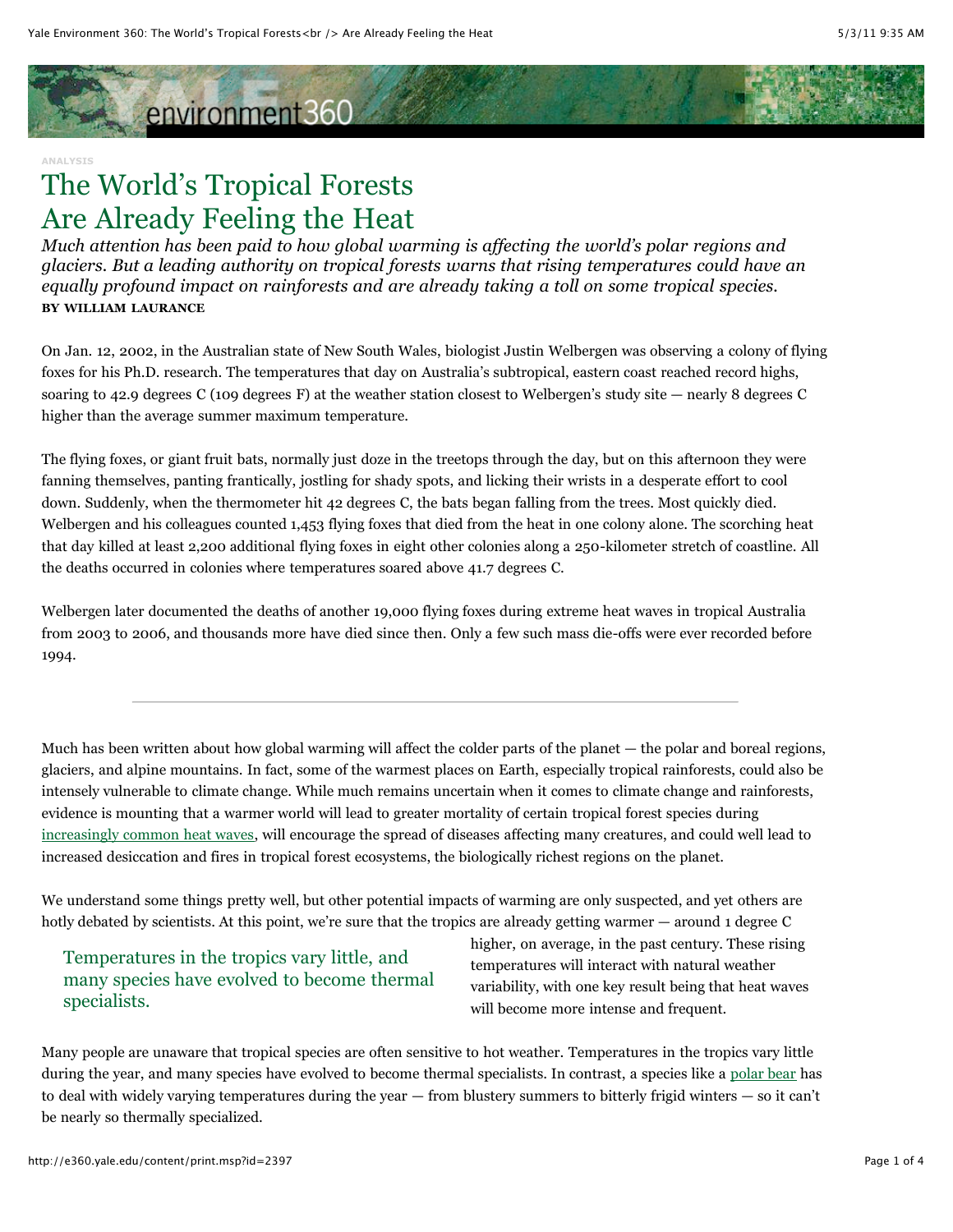In the tropics, the key temperature gradient is associated with elevation. For every thousand meters you go up in elevation, the temperature drops by an average of 6 degrees C (11 degrees F). For this reason, many tropical species exist not just in a narrow temperature range, but at defined elevations. Some creatures are confined to the hot lowlands. Others live at mid-elevations. And still others are specialized for cool, cloudy mountaintops.

As a result of global warming, these tropical mountaintop specialists may be in deep trouble. Because they live on mountains  $-$  effectively islands in the sky  $-$  their populations are genetically isolated from those in other montane areas, and hence they frequently evolve into unique, locally endemic species. In fact, tropical mountains probably support more restricted endemic species than anywhere else on Earth. As temperatures rise, these mountaintop specialists have nowhere to go. Their populations will wither and shrink and potentially disappear altogether.



The white lemuroid possum, found only in a single area of Australia, could be wiped out by another heat wave.

The intense vulnerability of tropical mountain species is illustrated by a beautiful Australian animal, the white lemuroid possum (*Hemibelideus lemuroides*), which is found only in the Mount Lewis area in northern Queensland, in northeast Australia. Living in cool, misty rainforests above 1,100 meters (3,600 feet), this iconic animal was very popular with tourists, who visited Mount Lewis in droves to spy white possums at night with powerful spotlights.

But in late 2005, a severe heat wave hit the region. The white possum vanished. It wasn't seen by anyone for four years, and many presumed it had disappeared entirely  $-$  a victim of global warming. Finally, one of my colleagues at James Cook University, Steve Williams, initiated a massive survey for the possum, searching every nook and cranny of its former range. After an exhaustive effort, Williams' team finally found four individuals alive in a small pocket of forest. The white possum still survives  $-$  barely  $-$  but it is evidently just one more heat wave away from oblivion.

Williams and his team are world leaders in studying the impacts of global warming on tropical wildlife, and they have devised sophisticated computer models to project the impacts of rising temperatures on higherelevation mammals, birds, reptiles, and amphibians in north Queensland rainforests. Their models suggest that species extinctions will increase dramatically if temperatures climb by more than 2 to 3 degrees C. (The Intergovernmental Panel on Climate Change projects a global average temperature rise of 1.4 to 5.8 degrees C by the end of this century.) If temperatures rise by 5 to 6 degrees C, the models suggest, most of the endemic wildlife in north Queensland will be wiped out entirely.

Another likely impact of global warming on the world's tropical forests is that rising temperatures will elevate the cloud base of tropical mountains, since the condensation point for cloud formation is largely controlled by air temperature. This could have a profound impact on montane rainforests, which need persistent cloud cover to keep them moist, cool, and sheltered from intense solar radiation. Computer models suggest that even an additional 1-degree C rise in temperature could dry out and fragment many high-elevation rainforests in places such as north Queensland, largely as a result of shrinking cloud cover.

As temperatures rise, high-elevation rainforests, as well as those at cooler latitudes, are also likely to suffer from more disease-causing pathogens. These pathogens will affect people as well as wildlife; cool mountainous areas harbor fewer nasty diseases, such as malaria and dengue fever, and thereby tend to support dense human populations. Biologist Alan Pounds argues that the alarming extinctions of nearly a hundred species of endemic Harlequin Frogs in the Andes Mountains of South America — caused by outbreaks of an highly virulent chytrid fungus that may have originated in Africa — are linked to higher temperatures Other scientists disagree, however, arguing that the frog-killing fungus is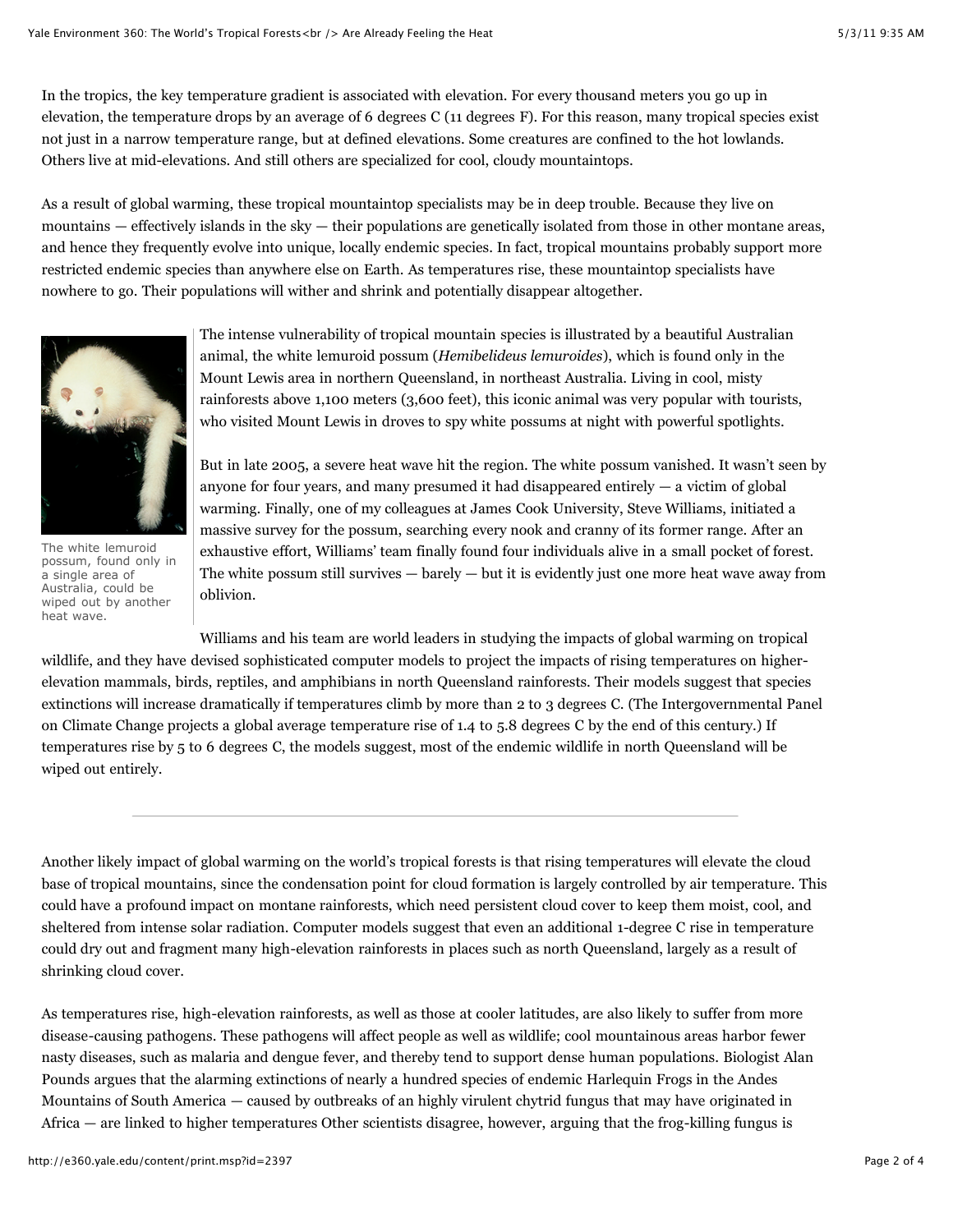spreading around the world in a wave-like pattern that has little to do with global warming.

Another potential impact of global change is that evapotranspiration from forests could decline in the future. Evapotranspiration happens when plants open up the tiny pores on their leaves, called stomates, to take in CO2 from the

## The rate at which forests emit water vapor will likely decline as atmospheric CO2 levels continue to rise.

atmosphere for photosynthesis. This costs the plant water; for every molecule of CO2 that enters the plant, around 180 molecules of water diffuse out of the stomates. This means that dense tropical rainforests, which contain gazillions of leaves and actively

photosynthesize year-round, are incredible sources of water vapor. Indeed, around half of the rain that falls on a tropical forest is almost immediately recycled back into the atmosphere.

Because they emit such huge quantities of water vapor, rainforests are effectively giant cloud-making machines. And these clouds are important. They reflect much of the intense solar radiation at tropical latitudes back into outer space and thereby help to slow global warming. And they are a vital source of rainfall in the tropics, especially in the dry-season months when forests are stressed and vulnerable to fire. Such rainfall-generating effects are especially crucial in the Amazon and Congo Basins, where vast forests dominate the regional hydrology.

The rate at which forests emit water vapor will likely decline as atmospheric CO2 levels continue to rise. Plants won't need to open their stomates as long to take in CO2, and hence they will pump out less water vapor. That could well mean fewer clouds and less dry-season rainfall in the tropics.

The bottom line, however, is that the magnitude of such changes in an increasingly CO2-rich world isn't known. It is intriguing, nonetheless, to realize that plants may already be adapting to rising CO2 levels. A recent study in Florida reveals that, as CO2 concentrations have climbed over the last century, the number of stomates in native plant species has fallen by a third.

Although researchers are fairly confident about some of the impacts of warming on tropical forests, we still face huge uncertainties. We are quite certain that intense rainfall events will increase in the future, simply because warm air holds more moisture than cooler air. But even our best computer models don't tell us where or when such heavy deluges will occur.

Ironically, we could also see more droughts in a warming world. Certain areas of the Amazon rainforest periodically suffer from El Niño-driven droughts, but in 2005 and 2010 we saw intense droughts affecting even the wettest, least drought-prone parts of the basin. These droughts resulted from something completely new to scientists: unusually warm Atlantic sea-surface temperatures, which shifted the rain-bearing inter-tropical convergence zone northward of the Amazon. The resulting droughts killed tens of millions of Amazonian trees, which in turn released billions of tons of CO2 into the atmosphere. Is this a new climatic dynamic for the Amazon? We just don't know.

Indeed, for any specific location in the tropics, our ability to predict future changes in temperatures — and especially rainfall — is appallingly bad. Different global circulation models, which are our best tools for projecting future climates, often differ wildly — even when run under the exact same hypothetical greenhouse-gas scenarios.

Scientists are also bitterly divided on whether undisturbed rainforests will grow more massive or shrink in the future.

The impacts of future climate change will be worsened by massive habitat loss and

Those who think forests will shrink believe global warming will increase the metabolic rates of plants,